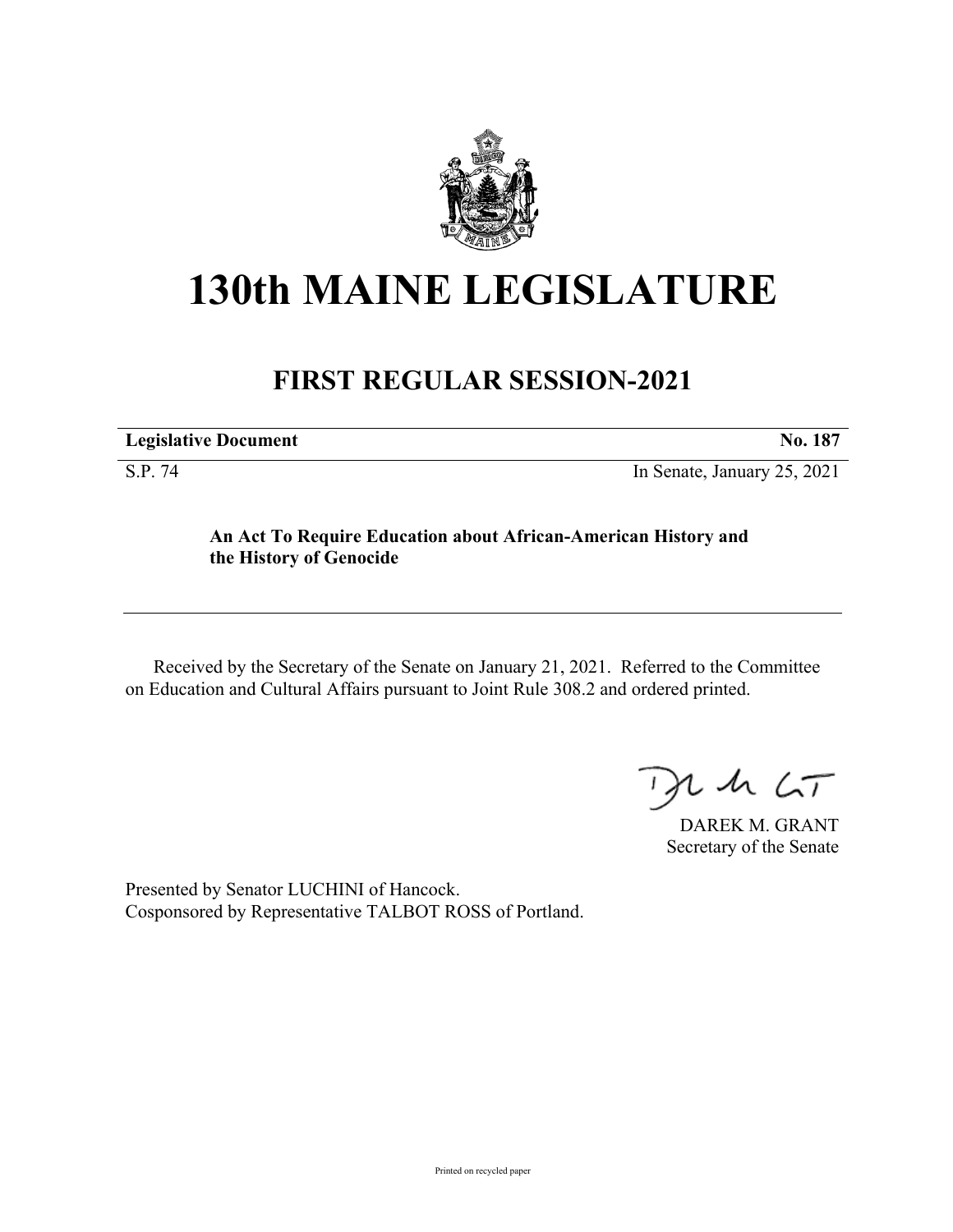1 **Be it enacted by the People of the State of Maine as follows:**

2 **Sec. 1. 20-A MRSA §4706,** as amended by PL 2009, c. 313, §§8 and 9, is further 3 amended to read:

4 **§4706. Instruction in American history, African-American studies, Maine studies** 5 **and, Maine Native American history and the history of genocide**

6 Instruction in American history, government, citizenship and, African-American 7 studies, Maine studies and the history of genocide must be aligned with the parameters for 8 essential instruction and graduation requirements established under section 6209.

9 **1. American history.** American history, government and citizenship, including the 10 Constitution of the United States, the Declaration of Independence, the importance of 11 voting and the privileges and responsibilities of citizenship, must be taught in and required 12 for graduation from all elementary and secondary schools, both public and private. A 13 required component of American history is African-American studies, which must be 14 included in the review of content standards and performance indicators of the system of 15 learning results conducted in accordance with section 6209, subsection 4. 16 African-American studies must address African-American cultural systems and the 17 experience of African-Americans throughout history. Topics may include, but are not 18 limited to, precolonial indigenous ethnic populations, African-American genocide, the 19 Underground Railroad, emancipation, Reconstruction, the Great Migration, Jim Crow 20 laws, the civil rights movement, the so-called war on drugs, the federal War on Poverty 21 initiative and mass incarceration. For the purposes of this subsection, "African-American 22 genocide" means discriminatory genocidal laws, policies or actions targeted against 23 African-Americans and indigenous ethnic populations throughout history, including 24 slavery, lynching, economic disenfranchisement and other state-sanctioned killings.

25 **2. Maine studies.** Maine history, including the Constitution of Maine, Maine 26 geography and environment and the natural, industrial and economic resources of Maine 27 and Maine's cultural and ethnic heritage, must be taught. A required component Required 28 components of Maine studies is are Maine Native American studies and Maine African-29 American studies, which must be included in the review of content standards and 30 performance indicators of the learning results conducted in accordance with section 6209, 31 subsection 4. The Maine Native American studies must address the following topics:

- 32 A. Maine tribal governments and political systems and their relationship with local, 33 state, national and international governments;
- 34 B. Maine Native American cultural systems and the experience of Maine tribal people 35 throughout history;
- 36 C. Maine Native American territories; and
- 37 D. Maine Native American economic systems.

38 **3. History of genocide.** The history of genocide, including the Holocaust, must be 39 taught and must be included in the review of content standards and performance indicators 40 of the system of learning results conducted in accordance with section 6209, subsection 4. 41 For purposes of this subsection, "Holocaust" means the program of discriminatory and 42 genocidal laws, policies or actions targeted against discrete groups of individuals based on 43 race, religion, ethnicity, sexual orientation, physical disability or national origin, from